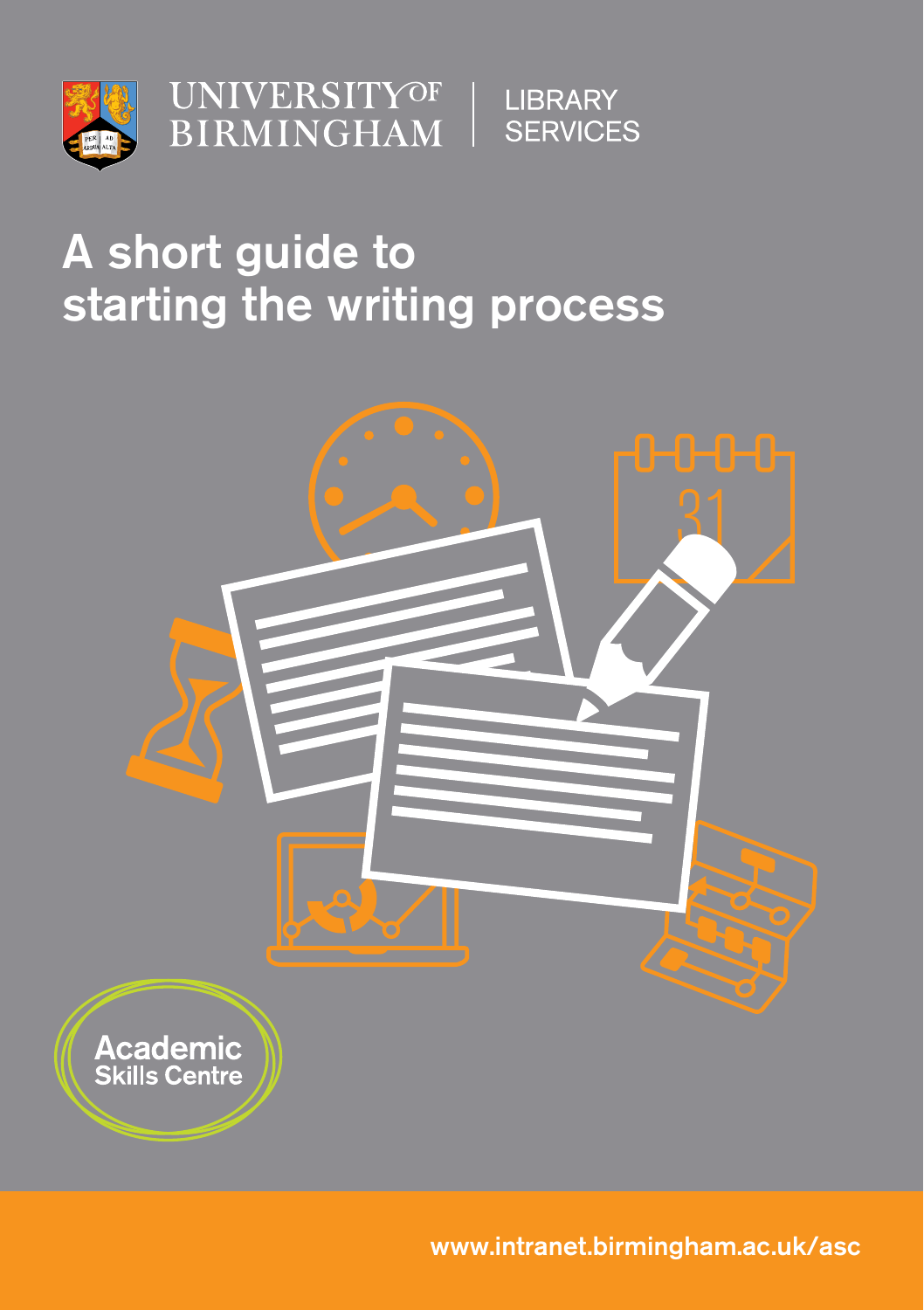# A short guide to starting the writing process

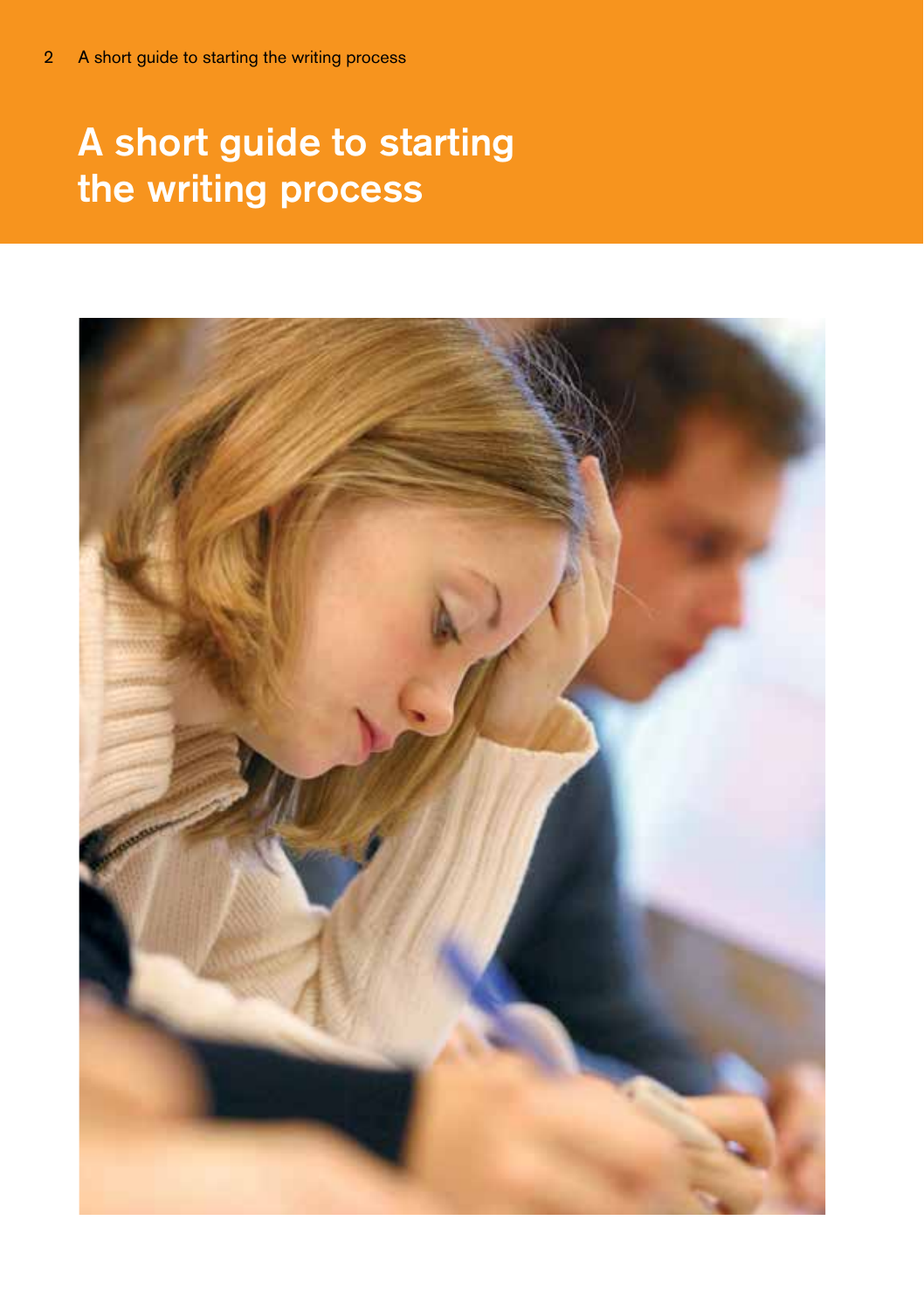## Stage 1: Get started early

Familiarise yourself with your essay titles or assignment briefs at the beginning of term, or as soon as you receive them.

Select a few essay titles that you think you may enjoy engaging with, and keep them in mind, especially during your seminar discussions and reading.



Tip

To remind yourself of the essay titles for a module, keep them in your course folder or even on your bedroom door. You may identify relevant arguments, sources and examples whilst reading or studying throughout the term.

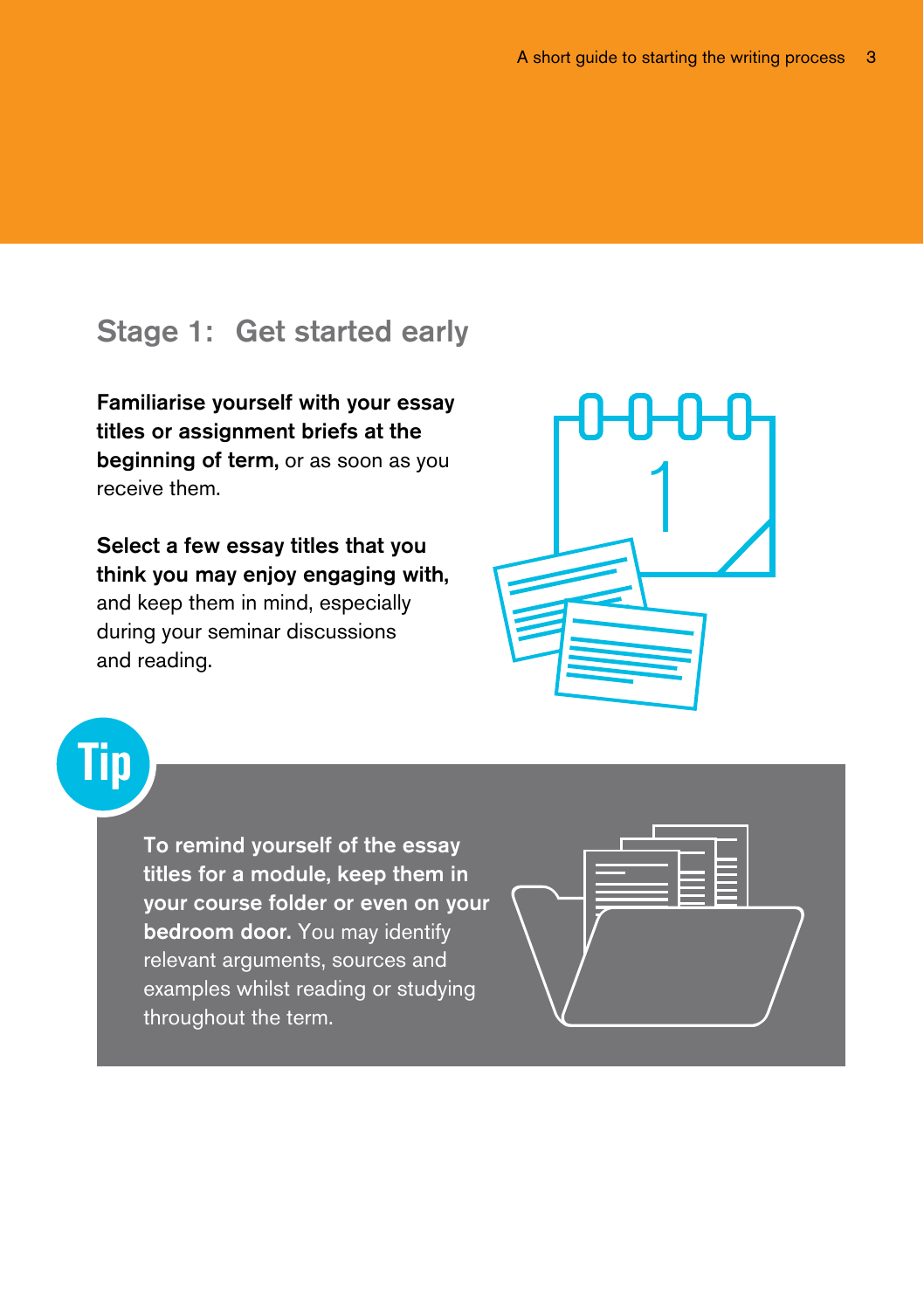#### Stage 2: Gathering ideas and research

A few weeks before your deadline, start eliminating some of the titles you initially chose, to find the one which best addresses your interests. Choose the topic you feel most excited about!

Analyse the question. What concepts are mentioned? How can they be defined? What approaches to the question could you take? What is the assumption made within the question, and can you challenge it?

Brainstorm anything you know about the concepts in the essay title, and try to provide an instinctive response to the question, as well as definitions of these concepts.

 $\blacksquare$  Do not be concerned with finding the most suitable wording, or having the best grammar, at this stage. What is important now is to jot down your thoughts. Once you have your initial responses, it will be easier to develop a plan of action.

After 20 minutes of brainstorming, read what you have written, identify any gaps in your knowledge, and ask yourself whether you already have a potential argument. Don't worry if you haven't, as you will develop it whilst reading the literature.

Use your reading list as a starting point for your research, but try to seek out other relevant sources to show independence and originality. Identify the broad arguments, approaches, positions, and debates within the literature. Consider how you could comment on, challenge or add to these debates: this intervention is your argument.

If possible, try to order quotes and ideas according to where you think they might appear in the essay. As key themes start to emerge, you could create a planning document and begin recording references in appropriate sections.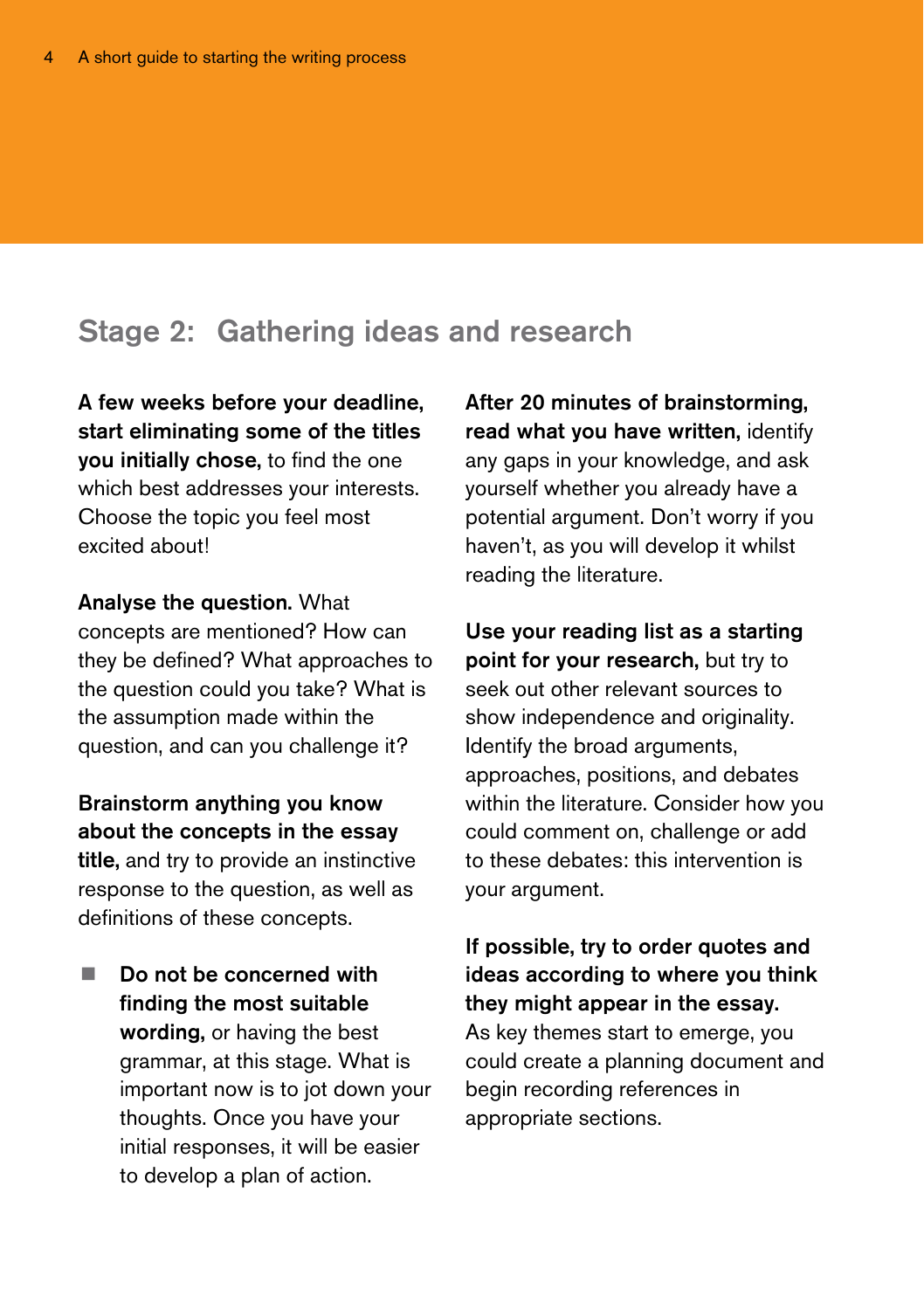## Stage 3: Planning

Based on what you wrote and read during Stage 2, develop a detailed essay plan. Then continue reading and taking notes, changing the plan if necessary.

Organise the points you want to make into broad sections. Even if you decide not to use essay headings in your final version, it can be helpful to use them to structure your drafts.

Decide what your central argument is going to be, what points you want to make in support of it, and what evidence you will use to back up those points.

Consider the flow from one point to the next: what will be the best order for your ideas? Outline the shape of your essay before you begin to flesh out its paragraphs.

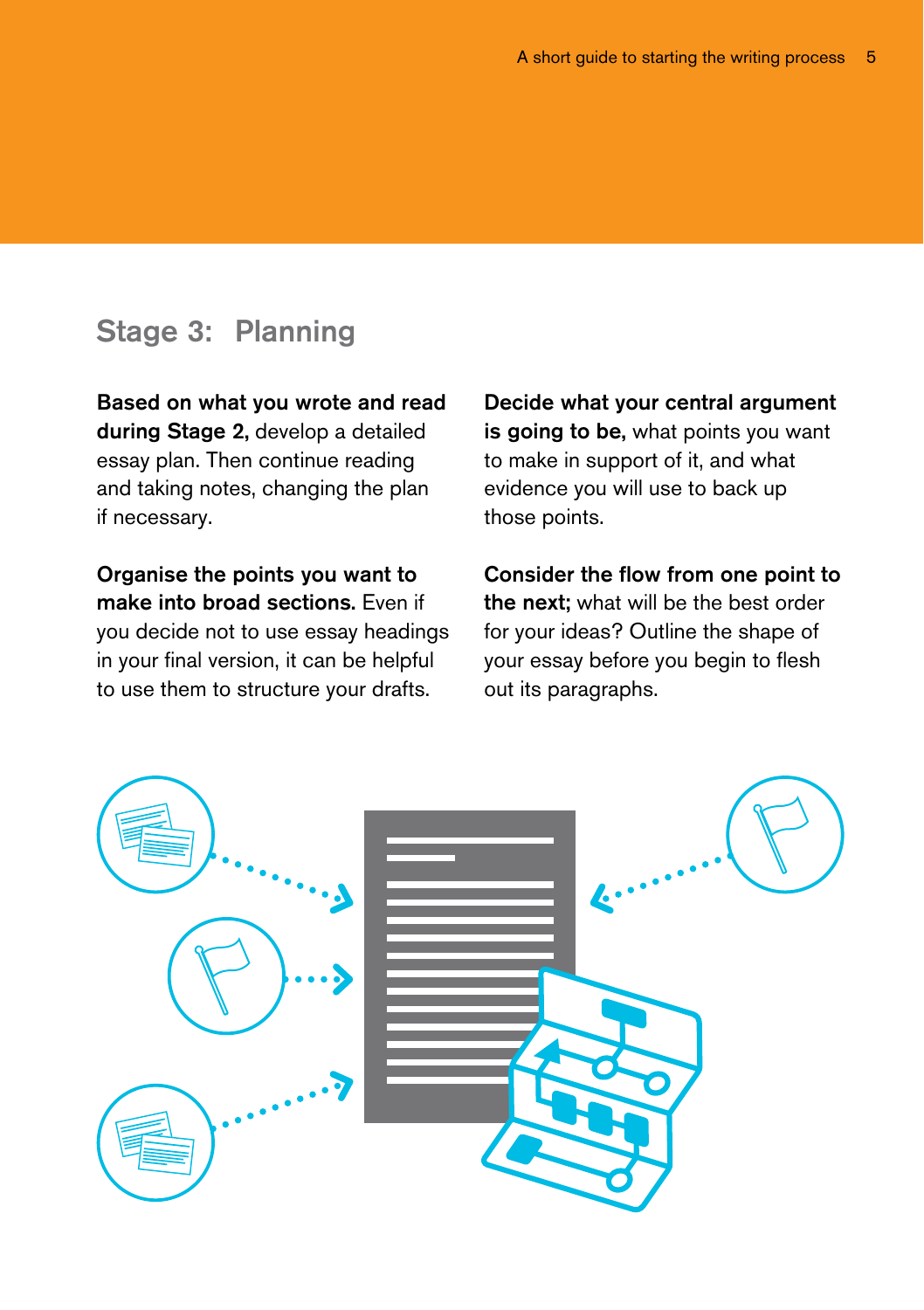#### Stage 4: Writing

By now, a first draft should start to take shape. Follow your plan, developing one point per paragraph.

As you write, adjust your initial structure if you need to, recording any changes on your plan.

The writing may still be rough at this stage. Work through your ideas and arguments but don't worry about polishing your sentences just yet.

Finish your first draft and leave it aside for a few days.

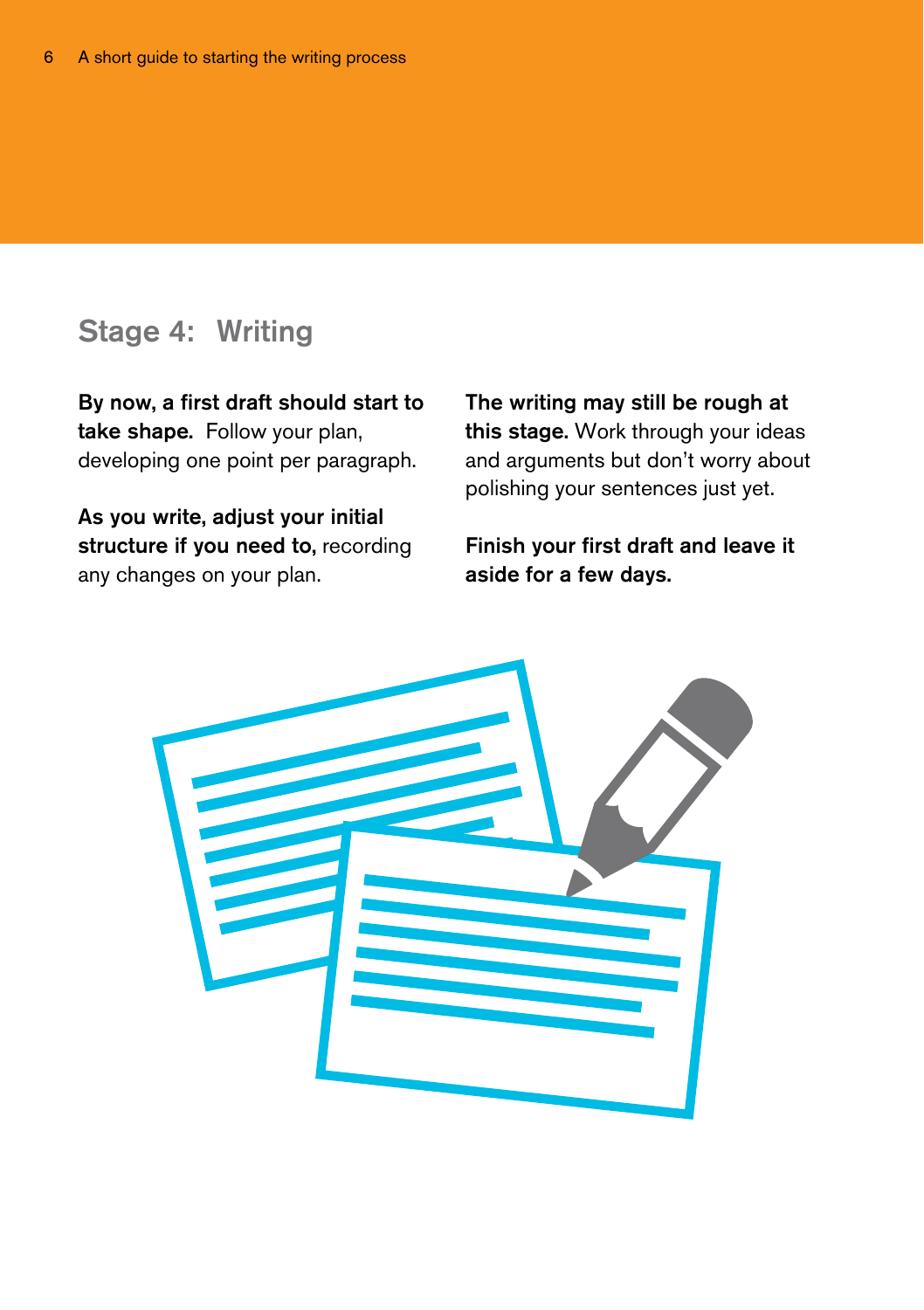#### Stage 5: Re-drafting

With 'fresh eyes' and a clear mind, re-read your first draft. Write comments and identify gaps in your argument, to address in your second draft.

As you re-write, always consider your reader and whether they will be able to understand and follow your ideas. Will they be convinced by your logic and use of evidence?



Begin to pay closer attention to your essay's structure, writing style and grammar.

Ask yourself whether your main argument is stated and introduced convincingly enough at the beginning of the essay. Does each paragraph then develop this argument, and contribute to answering the question?

Check for repetition, muddled sentences, or awkward phrasing.

After re-writing and editing, proofread and format the essay. Make sure your references are all present and correct.

Read the essay again for the last time.

Finally, submit!